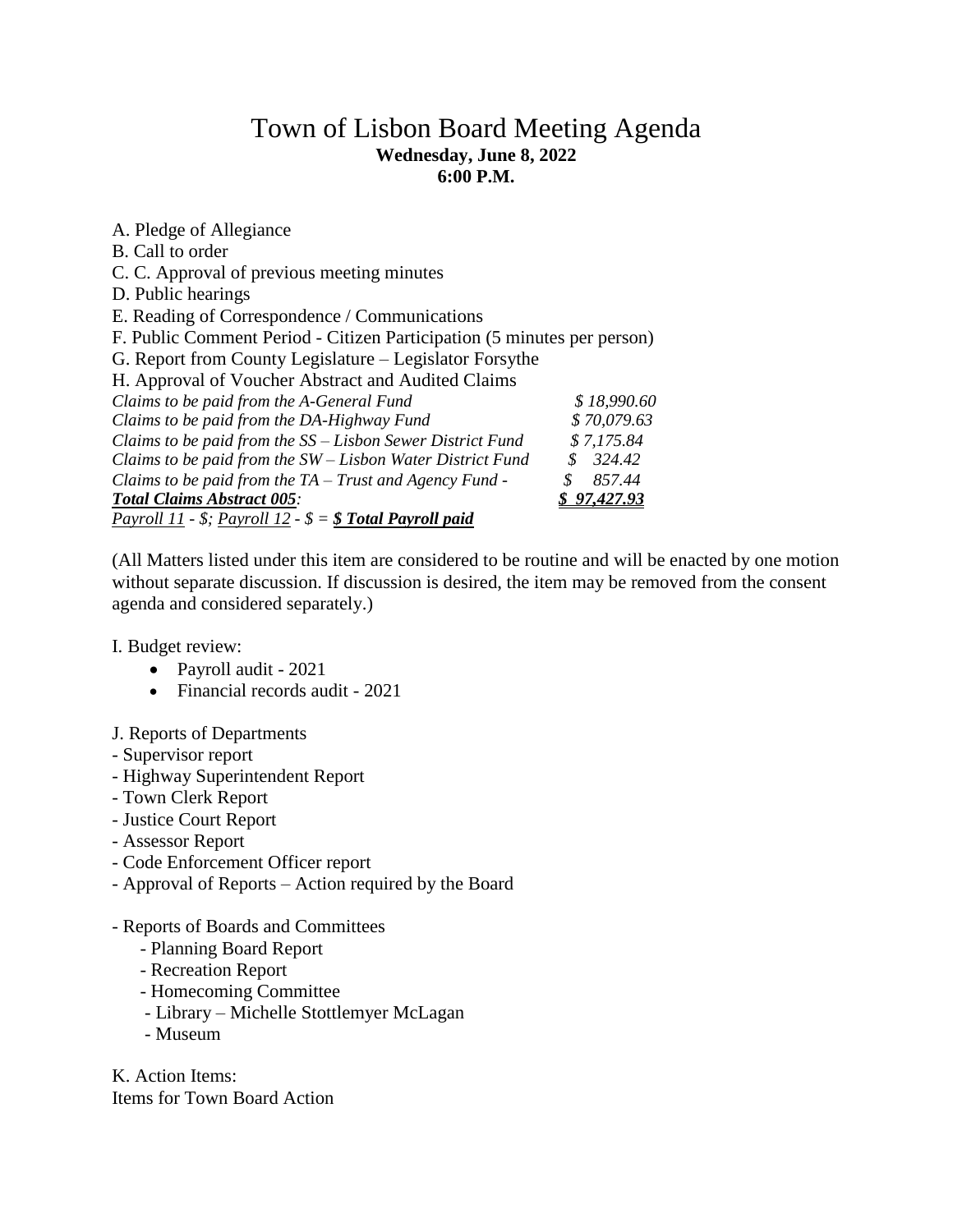1. Resolution to submit 2021 Justice Court audit - BILL# 2022-39

L. Appointments

M. New Business

N. Old/Unfinished Business

O. Items for discussion

P. Public Comment Period - Citizen Participation (3 minutes per person)

Q. – Executive Session – Upon a majority vote upon a motion that identifies the subject to be considered, the Town Board may conduct an executive session to discuss any of the 8 items identified as proper in accordance with Public Officers law 105(1)

R. Adjournment.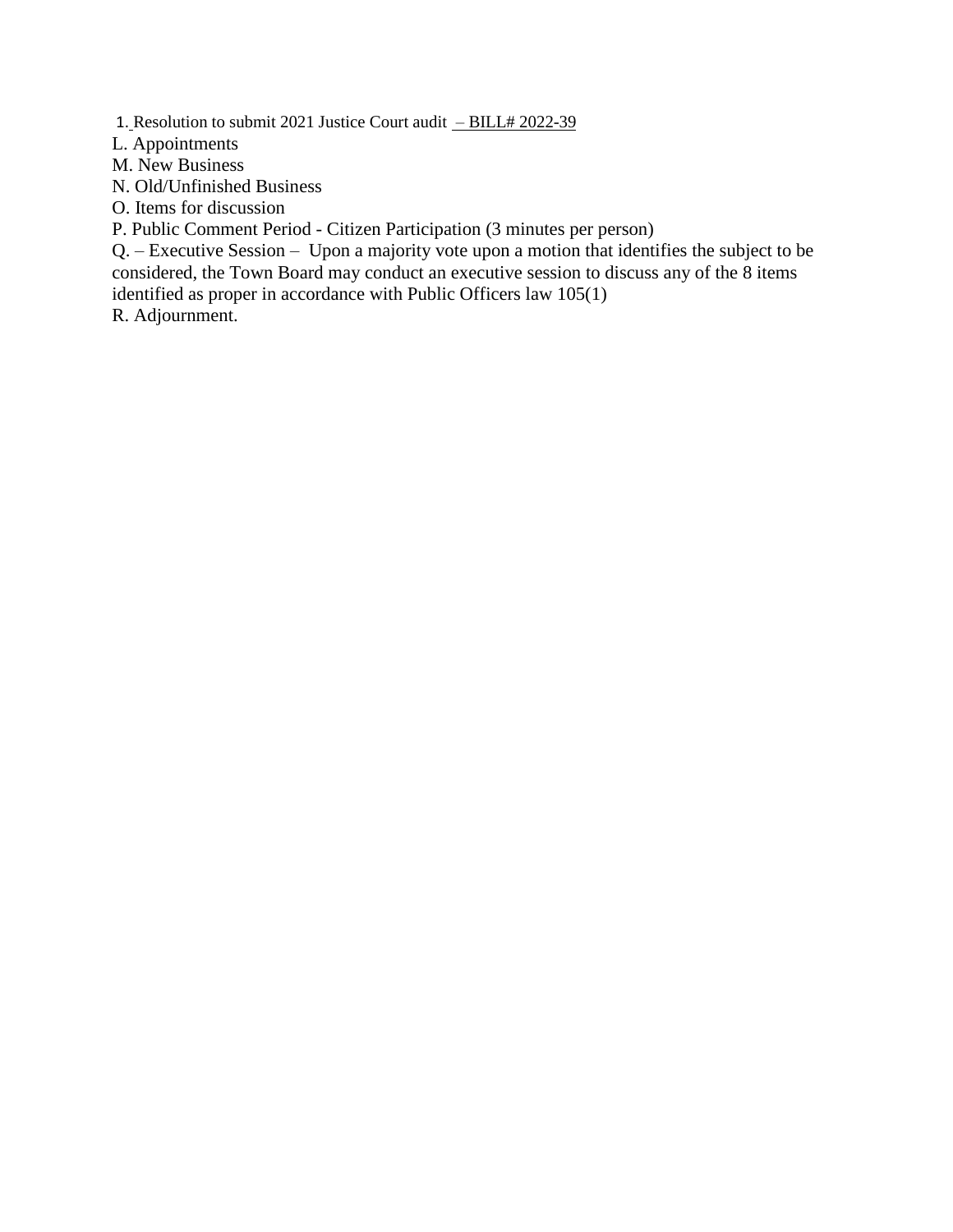## Business of the Town Board of the Town of Lisbon

| <b>SUBJECT:</b><br>Resolution to verify that the Town Board has<br>completed the required audit of the Justice           | FOR AGENDA OF: June 8, 2022<br>BILL #: 2022-39                                              |
|--------------------------------------------------------------------------------------------------------------------------|---------------------------------------------------------------------------------------------|
| Court records for the Town of Lisbon 2021<br>Year in accordance with Section 2019-a of<br>the Uniform Justice Court Act. | DEPT. OF ORIGIN: Supervisor                                                                 |
|                                                                                                                          | DATE SUBMITTED: June 8, 2022                                                                |
| APPROVED BY TOWN ATTORNEY - Yes $\underline{\mathbf{X}}$ No ____ N/A _____                                               |                                                                                             |
| <b>EXHIBITS: Resolution</b>                                                                                              |                                                                                             |
| APPROVED BY SUPERVISOR FOR SUBMITTAL-Yes X No                                                                            |                                                                                             |
| <b>EXPENDITURE</b>                                                                                                       | <b>AMOUNT</b><br>APPROPRIATION                                                              |
| REQUIRED: - 0-                                                                                                           | BUDGETED: -0-<br>REQUIRED: -0-                                                              |
| <b>SUMMARY STATEMENT</b>                                                                                                 |                                                                                             |
|                                                                                                                          | Resolution to adopt that the 2019-a Uniform Justice Court Act 2021 audit has been completed |
|                                                                                                                          | <b>RECOMMENDED ACTION</b>                                                                   |
| Passage of this resolution.                                                                                              |                                                                                             |
|                                                                                                                          |                                                                                             |
| VOTE ON ROLL CALL:                                                                                                       |                                                                                             |
| Supervisor Nelson _________                                                                                              | Deputy Supervisor Putney                                                                    |
|                                                                                                                          |                                                                                             |
|                                                                                                                          | Town Councilman McNeil                                                                      |

WHEREAS, the NY State Unified Court System's Action Plan for the Justice Courts included initiatives to improve accountability and controls over Justice Court finances and records; and,

WHEREAS, Section 2019-a of the Uniform Justice Court Act requires that Justices annually provide their court records and dockets to their respective Town Board and that such records then be examined or audited and that fact be entered into the minutes of the board's proceedings; and,